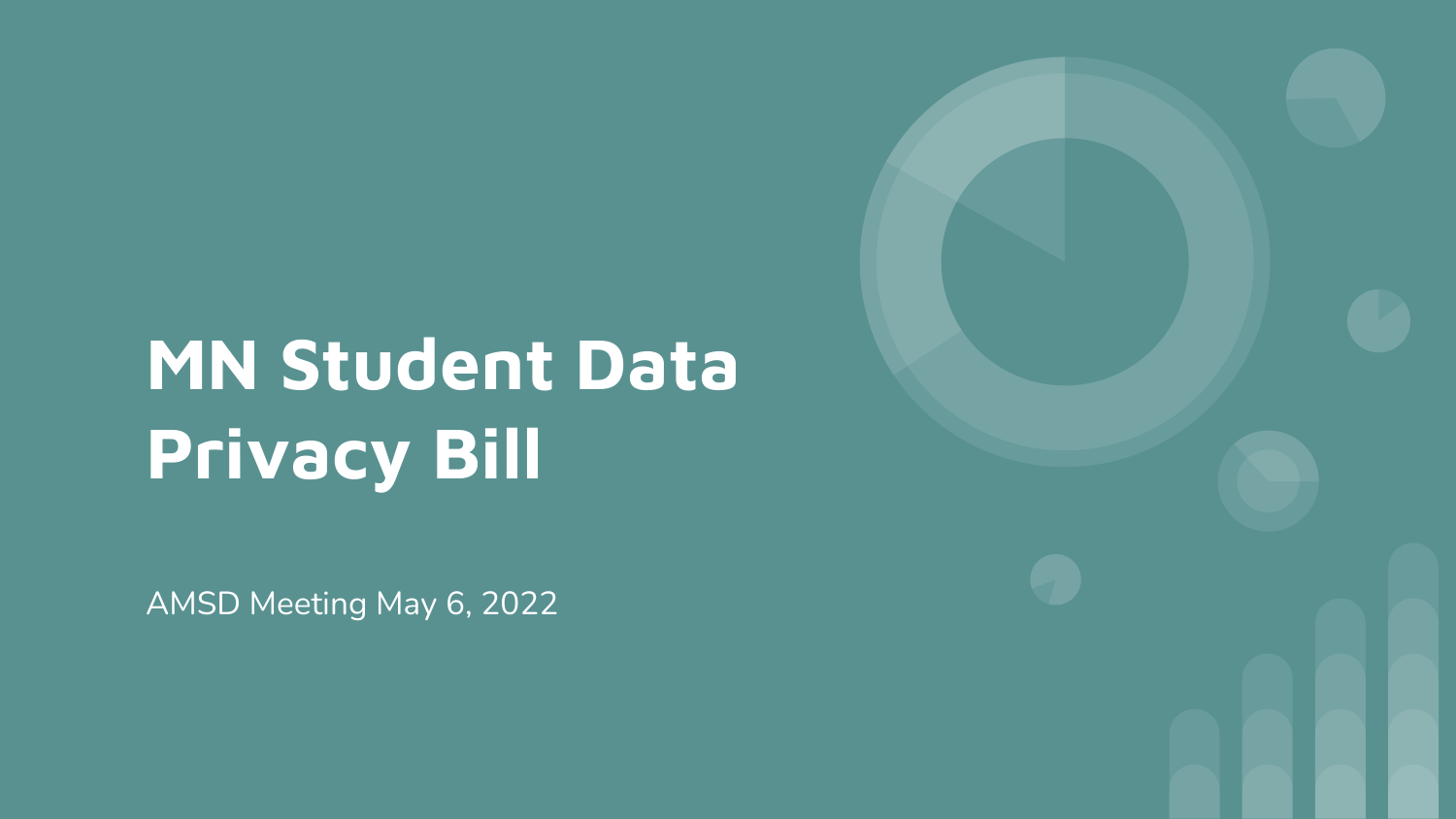## **History**

- Some version of this bill has been around for the last 6 years
- Earlier versions were more restrictive with Opt-in language
- House and Senate versions were very different
- The originality of this bill has been an interest convergence between groups
	- Minnesota Advocates and Champions for Children
	- Minnesota ACLU
- The key topics with this bill have been around:
	- Unwarranted surveillance
	- Privacy of student information
	- Parents right to direct education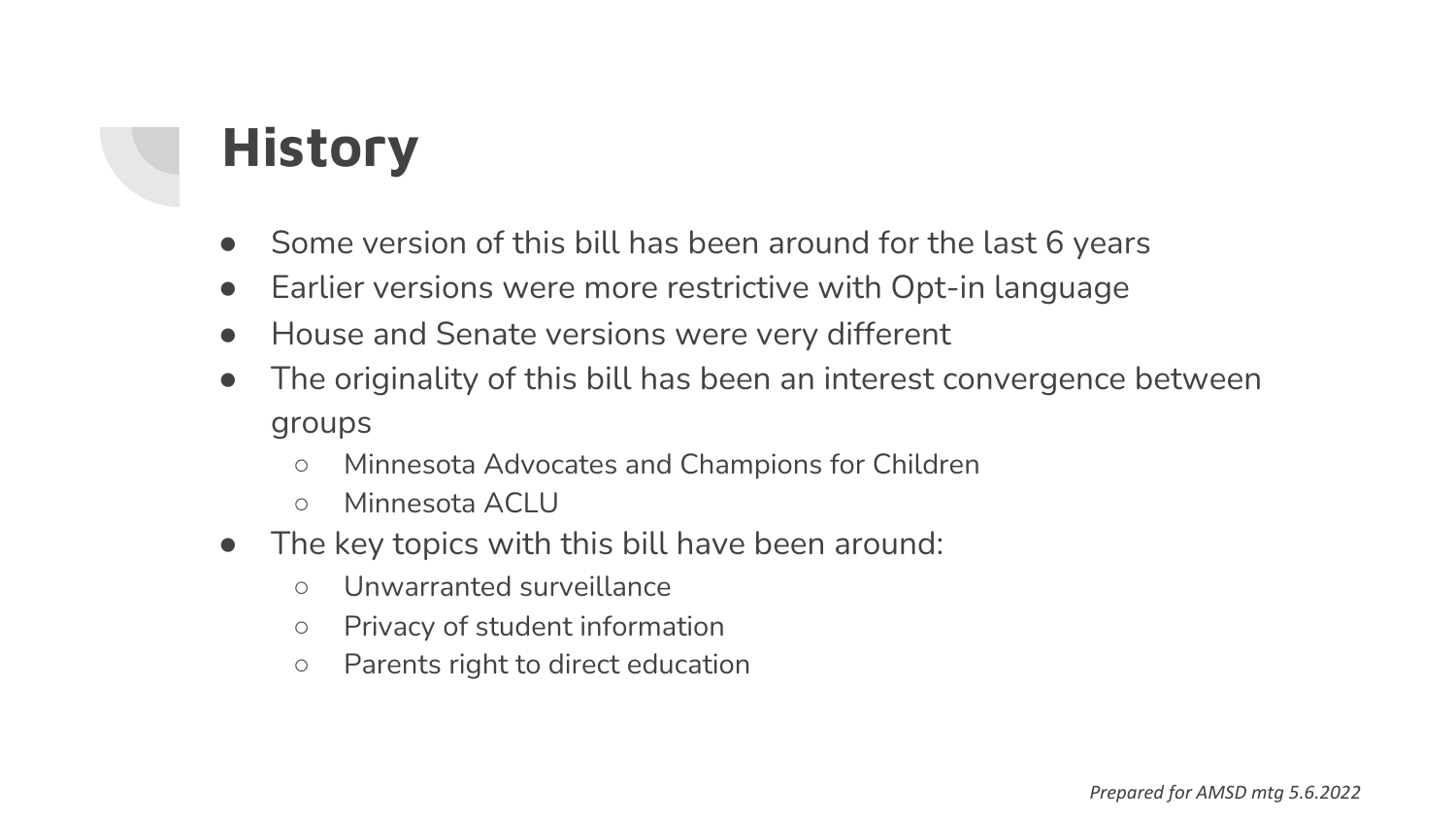## Our key interests

- Teachers are able to effectively use digital tools that enriches, enhances, and produces high quality learning experiences for our scholars
- Districts are able maintain effective operations of schools
- District can meet meet the requirements of state and federal laws
- Districts can ensure cyber security
- Districts can ensure the safety of our scholars with district provided technology and technology systems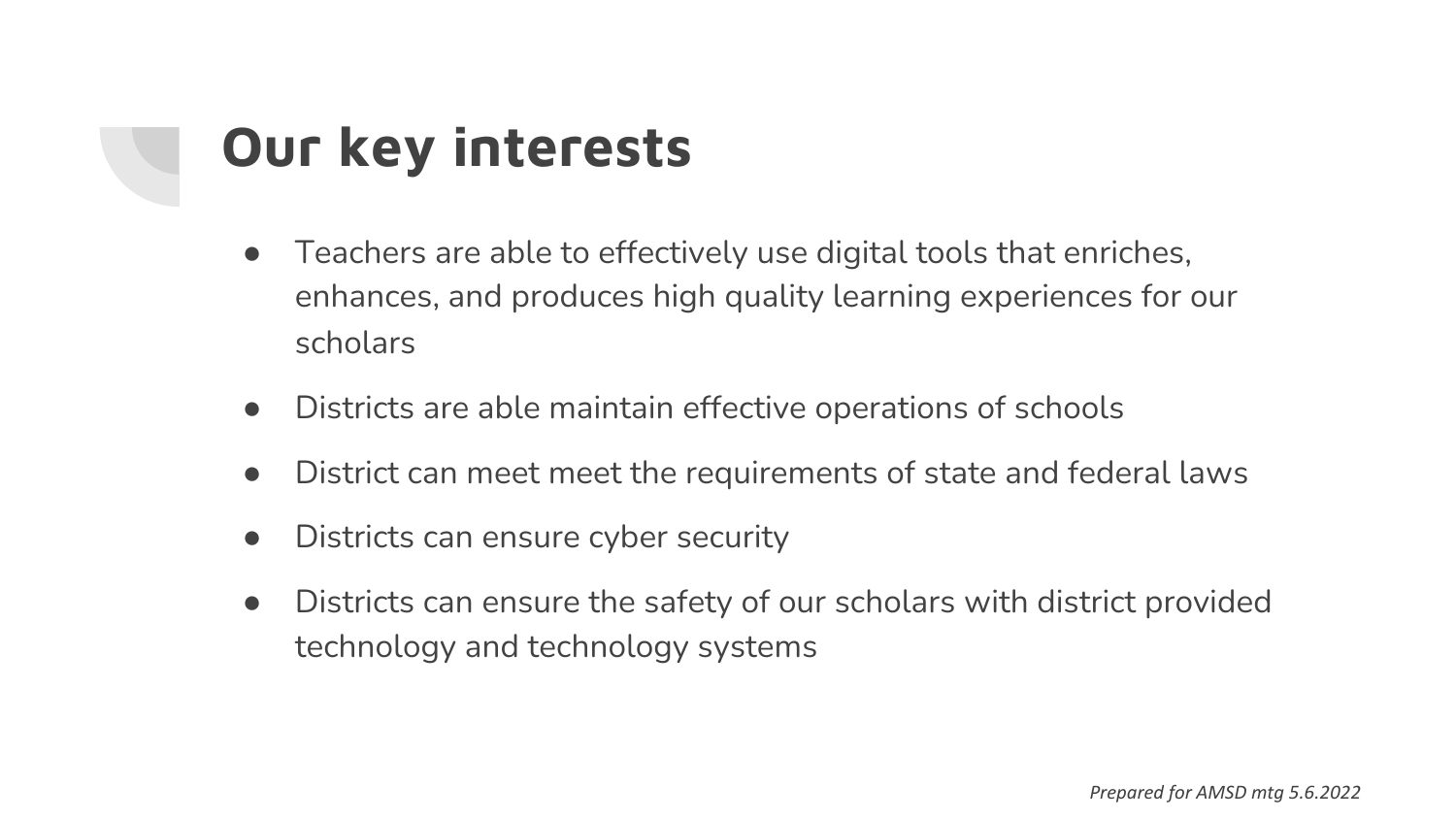## This legislative Session (House)

- The new bill version was first introduced in the house by Rep. Feist ○ HF341
- The original version had many significant issues
	- Opt-out language
	- Monitoring restricted unless there was a warrant or imminent threat to life and safety
- Several changes were made on the House version
	- The most significant change was in monitoring to allow for finding lost/ stolen equipment, meet state/ federal law, align with CIPA requirements for e-rate funding, and allowing for instructional use
	- Opt-out still remains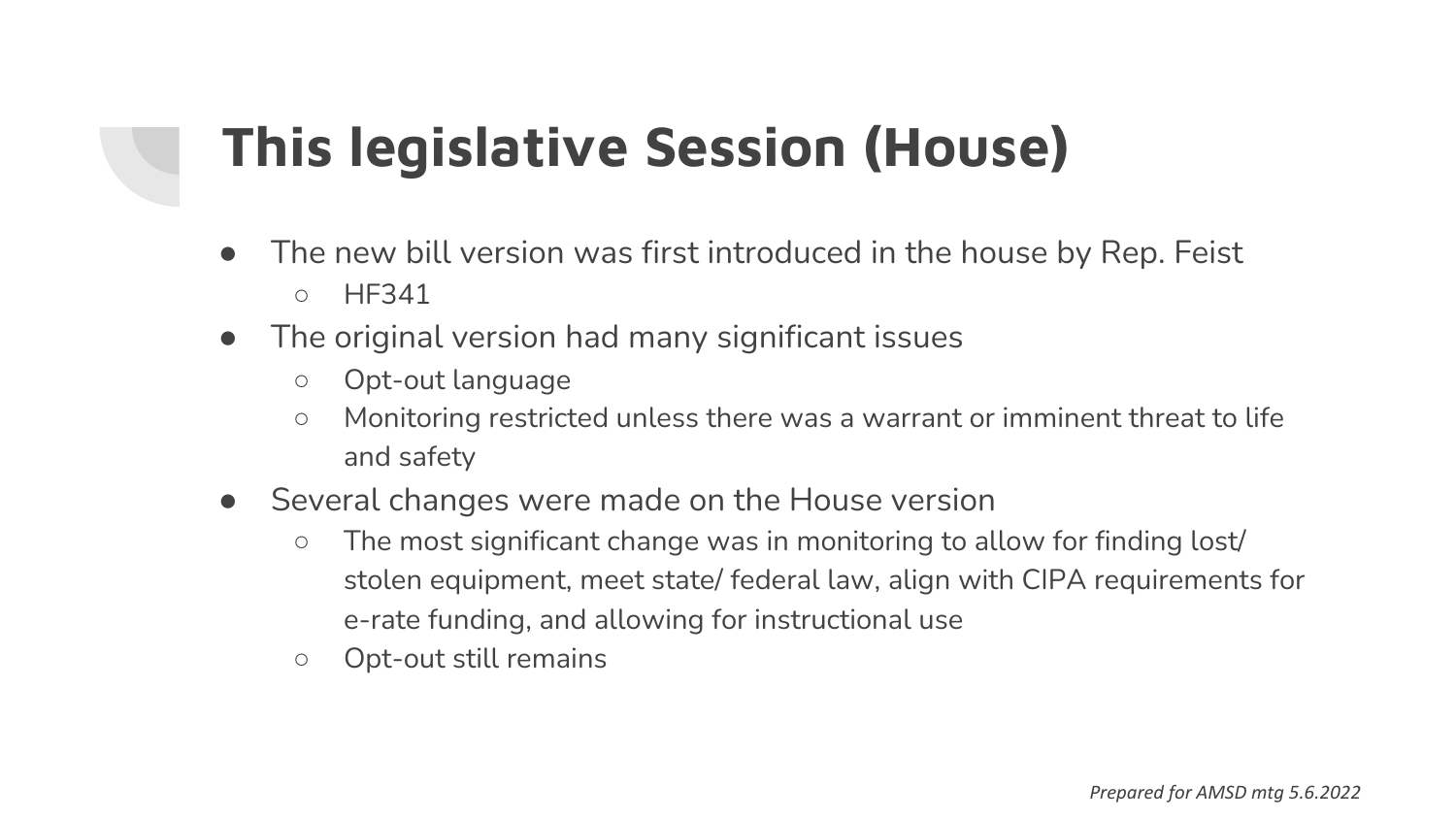## This legislative Session (Senate)

- Senate version that mirrored the house version was introduced by Sen. Bigham
	- SF2307
- Sen. Mathews was added as Chief Author
- Sen. Mathews, Rep. Feist, and Rep. Scott continued to review our concerns
- New language was amended on May 4th that addressed our concerns
	- Opt-out language has been completely removed